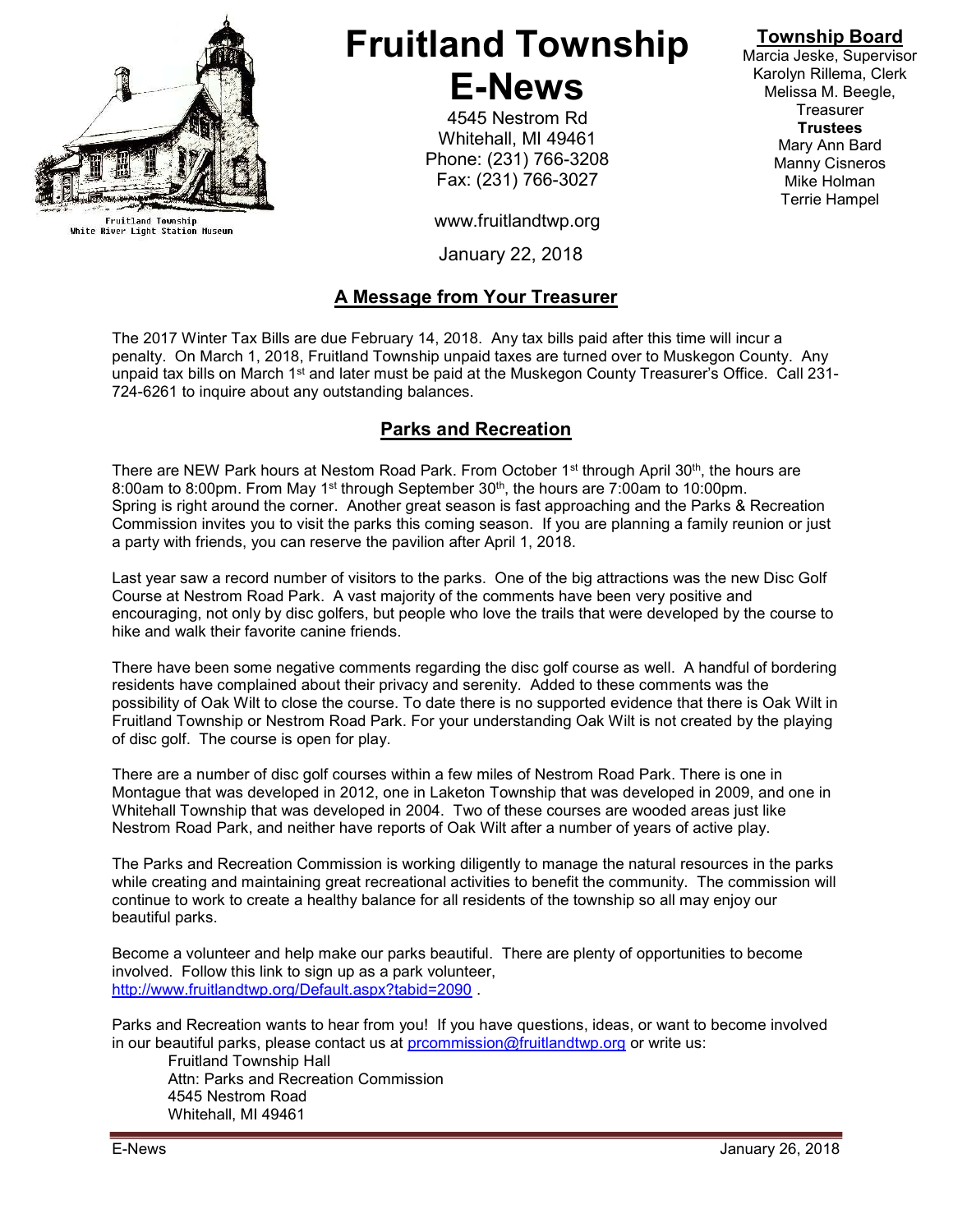## 2017 at the White River Light Station and Museum

2017 was a good year here at the White River Light Station and Museum. Many thanks go to Fruitland Township, several volunteers, and our own Maintenance and Restoration Supervisor, Jim, and his wife Debbie, for their work on the light station grounds. Dead ash trees were removed on the west side of the property along with a dead maple tree on the east side of the grounds. With help from our interns, Jim and Debbie cleaned up and greatly improved the flower beds on the north and east sides of the station. We have received nothing but compliments from all on the flower beds.

With a generous donation of time and money from the Friends of the White River Light Station and Museum, the original workshop located behind the museum has been renovated to house permanent exhibits and a historical video about the Light Station and the surrounding area. The new exhibits and displays will be courtesy of generous donations from the White Lake Community Fund of the Community Foundation for Muskegon County. During the off season this year, Matt Varnum, Curator at the lighthouse, will be working on getting the newly renovated space ready for visitors for the 2018 season.

Also during the 2017 season, many events on the grounds of White River Light Station and Museum were well attended. Five concerts took place in July and August, along with three yoga on the lawn events. In August, Sable Point Lighthouse Keepers Association partnered with Fetch Brewing Company of Whitehall for a fundraising beer event on the grounds. Even though the weather was not the best, there was still a decent turnout. Here's hoping that with better weather this year, more people will come out to enjoy the event and experience the beauty that is the White River Light Station.

Visitors from 41 of the 50 states, Washington DC, and from 12 different countries visited the light station in 2017. During this off season, exhibits in the museum will be rotated so that there will have new exhibits for the opening in 2018 season.

In 2018, there will also be the new permanent exhibits and the video in the former workshop. Concerts, yoga, and hopefully another fund-raising event in conjunction with Fetch Brewing Company will be held here on the grounds of the White River Light Station and Museum. Be sure to check our website for dates and information about these events.

Starting with the 2018 season, the light station and museum will be open seven days a week, resulting in a second day of volunteer opportunities each week at White River. If you are interested in volunteering, please submit the volunteer application available at www.splka.org so that you can be contacted regarding available dates. The link to the application can be found on the right side of the home page.

Matt Varnum, Curator White River Light Station & Museum

## Support the White River Light Station and Museum

The Sable Points Lighthouse Keepers Association is caretaker of the White River Light Station and Museum whose mission is to preserve, promote and educate the public and to make our lighthouses accessible to all. SPLKA wants to make sure that when the newly remodeled workshop opens in May of 2018 that it will be accessible to all. To make this happen, a wheelchair ramp will be installed on the south end of the building. Guests who once couldn't enter the Light Station now will be able to experience most of the museums larger artifacts as well as view the informational video about the history of the lighthouse itself. SPLKA is raising money to help fund this ramp, made of Trex's board material; by giving donors to this project the opportunity to buy a three-foot personalized board. Each personalized section, costing \$100.00, can contain up to two lines with 25 characters per line. Executive Director Peter Manting said a similar fundraiser was started at the Big Sable Point Lighthouse in July of 2014 and last year as a walkway at the Little Sable Lighthouse. Since that time, we have sold over 450 of these boards which helped fund projects at each lighthouse. This has been a wonderful way for many individuals and businesses in our communities to help preserve the lighthouses in a way that also memorializes their contributions. They also make wonderful gifts for the person who has "everything." Order forms are available on the splka.org web site or by calling the SPLKA office at 231-845-7417. Sable Points Lighthouse Keepers Association is registered